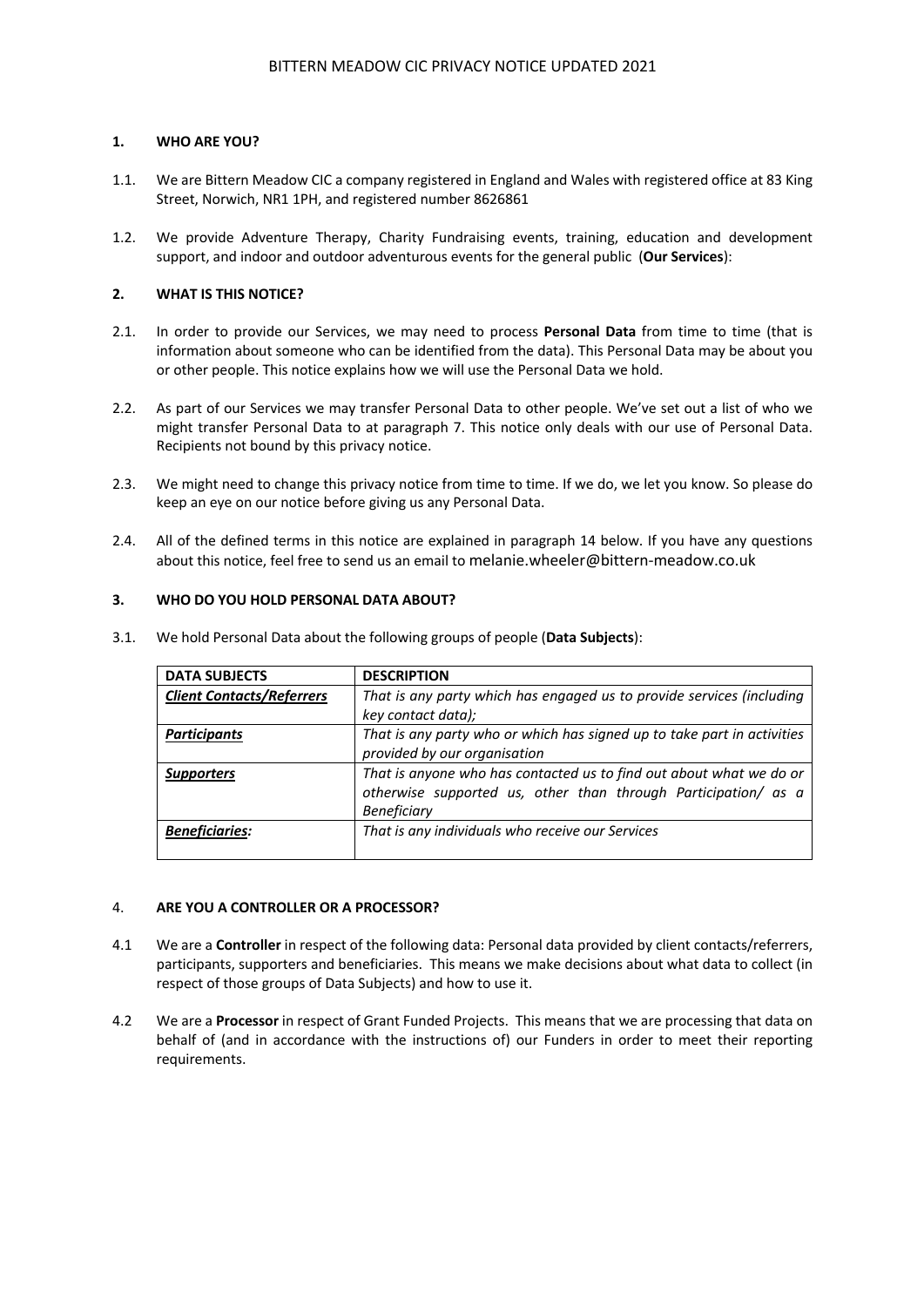## **5. WHERE DO YOU COLLECT PERSONAL DATA FROM?**

# 5.1 We might collect Personal Data in the following ways:

Client contacts/ Referrers

| <b>Source</b>                         | <b>Types of Data Collected</b>                      |
|---------------------------------------|-----------------------------------------------------|
| <i>interactions</i><br>with<br>Direct | Contact and Identity Data                           |
| Subject<br>the<br>Data                | Preferences and requirements                        |
| (verbal/face)<br>face<br>to           |                                                     |
| /electronic)                          |                                                     |
| Our Website                           | <b>Traffic Data</b>                                 |
|                                       | Usage Data                                          |
|                                       | <b>Technical Data</b>                               |
| Publically available sources          | Contact and Identity Data                           |
| (internet,<br>Companies               | Job Roles and Business Data                         |
| House)                                |                                                     |
| Information<br>provided<br>by         | Contact and Identity Data relating to Beneficiaries |
| our Client                            |                                                     |
|                                       |                                                     |

Participants and Beneficiaries

| <b>Source</b>                  | <b>Types of Data Collected</b>                                            |  |  |
|--------------------------------|---------------------------------------------------------------------------|--|--|
| interactions<br>with<br>Direct | Contact and Identity Data                                                 |  |  |
| the Data Subject (verbal,      | <b>Transaction Data</b>                                                   |  |  |
| face to face/electronic)       | Preferences and requirements                                              |  |  |
|                                | <b>Job Roles and Business Data</b>                                        |  |  |
| Our Website                    | <b>Traffic Data</b>                                                       |  |  |
|                                | Usage Data                                                                |  |  |
|                                | <b>Technical Data</b>                                                     |  |  |
| Publically available sources   | Contact and Identity Data                                                 |  |  |
| (internet,<br>Companies        | Job Roles and Business Data                                               |  |  |
| House)                         |                                                                           |  |  |
| Information<br>provided<br>by  | Contact and Identity Data relating to participation in Bittern Meadow CIC |  |  |
| our Client                     | activities                                                                |  |  |
|                                |                                                                           |  |  |

It is likely that some of the Personal Data that we collect and store about Participants and B*eneficiaries* may include **Special Categories of Personal Data.** Special Categories of Personal Data includes details about an individual's race or ethnicity, religious or philosophical beliefs, sex life, sexual orientation, political opinions, trade union membership, information about health and genetic and biometric data.

Supporters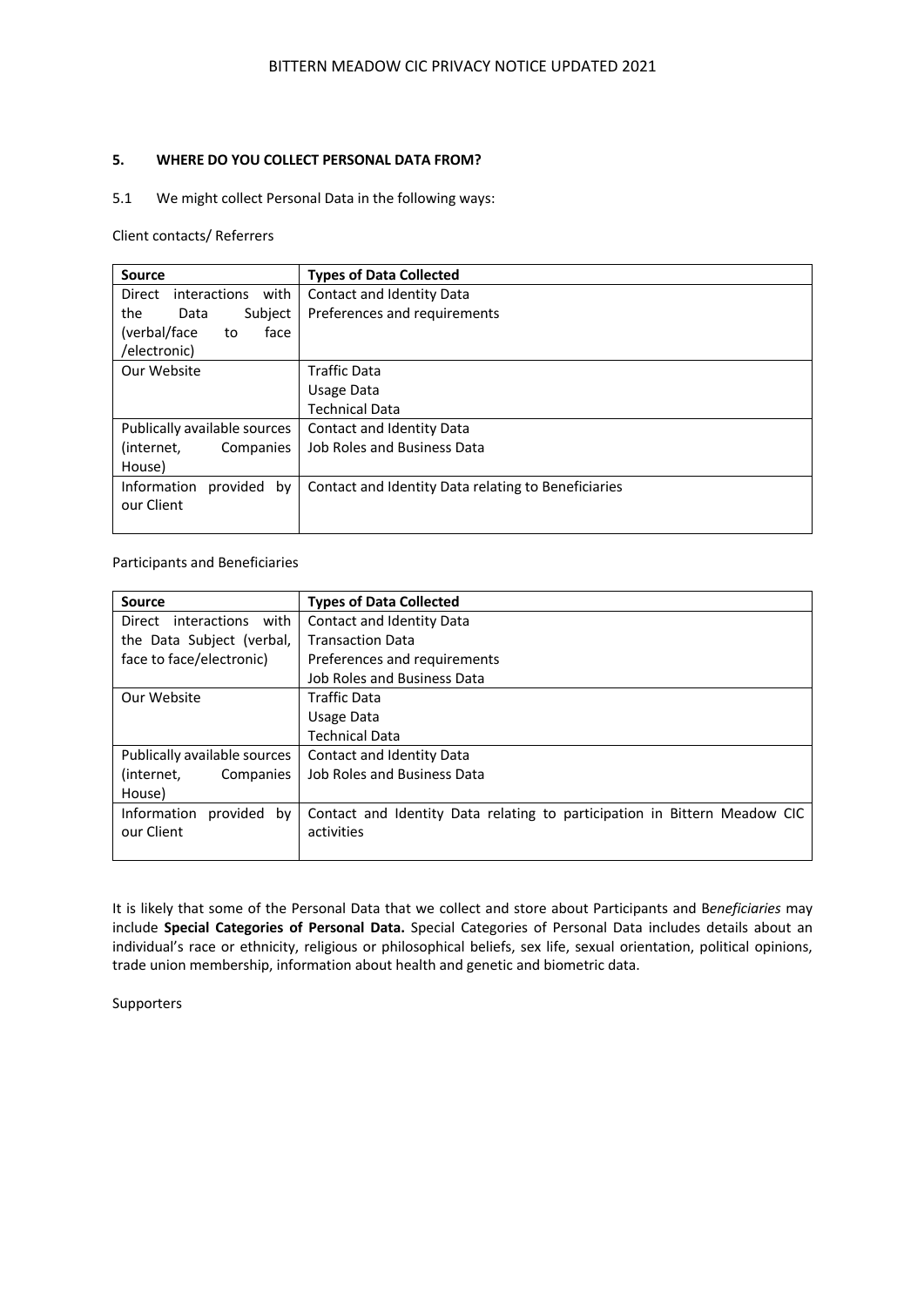| Source                        | <b>Types of Data Collected</b>                                            |  |  |
|-------------------------------|---------------------------------------------------------------------------|--|--|
| interactions with<br>Direct   | Contact and Identity Data                                                 |  |  |
| the Data Subject (verbal,     | <b>Transaction Data</b>                                                   |  |  |
| face to face/electronic)      | Preferences and requirements                                              |  |  |
|                               | Job Roles and Business Data                                               |  |  |
| Our Website                   | <b>Traffic Data</b>                                                       |  |  |
|                               | Usage Data                                                                |  |  |
|                               | <b>Technical Data</b>                                                     |  |  |
| Publically available sources  | Contact and Identity Data                                                 |  |  |
| Companies<br>(internet,       | <b>Job Roles and Business Data</b>                                        |  |  |
| House)                        |                                                                           |  |  |
| Information<br>provided<br>bv | Contact and Identity Data relating to participation in Bittern Meadow CIC |  |  |
| our Client                    | activities                                                                |  |  |
|                               |                                                                           |  |  |

## **General**

We may also collect, use and share **Aggregated Data** such as statistical or demographic data that we collect from interactions with participants and beneficiaries. Aggregated Data may be derived from Personal Data but since it cannot be used to identify an individual, it is not Personal Data.

## **6. HOW WILL YOU USE THE PERSONAL DATA YOU HOLD AND WHAT IS YOUR LAWFUL BASIS FOR DOING SO?**

## **Bittern Meadow CIC Client Contacts/referrers, participants, supporters and beneficiaries**

- (i) We hold and process Identity, Contact and Transaction Data as a Controller, as well as Personal data such as health/medical/dietary information, which means we must have a 'lawful basis' for doing so. We have set out how we use this Data along with our lawful basis in the table below.
- (ii) Anywhere we are relying on legitimate interest we believe that such processing is necessary for the purposes of our **legitimate interest**, which in this case is to function as a business. We consider such use goes no further than the Data Subject would reasonably expect; is likely to align with the Data Subject's interests (by enabling us to provide a sustainable business model) and is unlikely to be detrimental to the fundamental rights and freedoms of the Data Subject.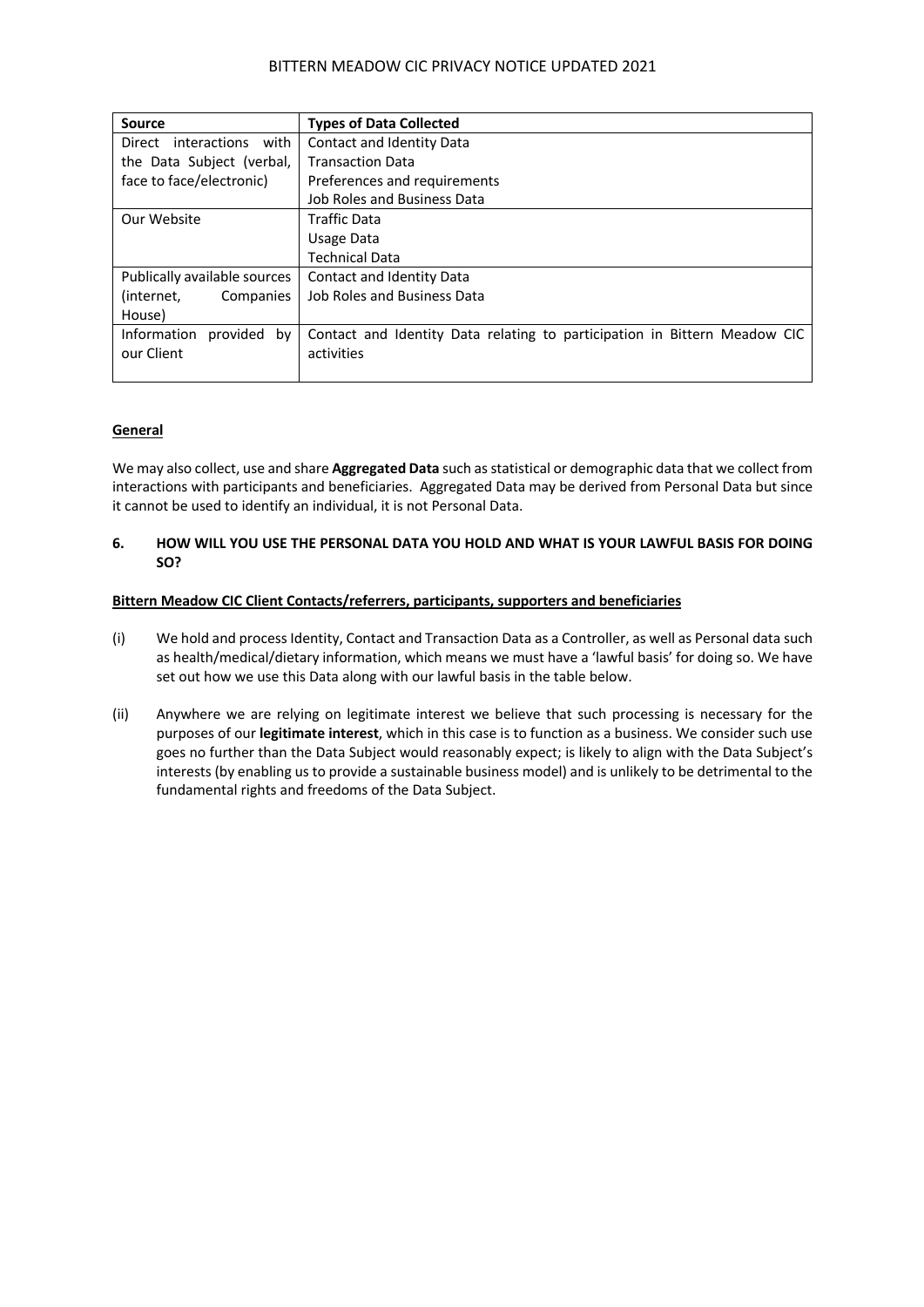| <b>PURPOSE/</b>       | <b>DESCRIPTION</b>        | <b>TYPES OF DATA</b>    | <b>LAWFUL BASIS</b>      | <b>CONDITION</b>   |
|-----------------------|---------------------------|-------------------------|--------------------------|--------------------|
| <b>ACTIVITY</b>       |                           |                         |                          | <b>FOR SPECIAL</b> |
|                       |                           |                         |                          | <b>CATEGORIES</b>  |
| To provide our        | address,<br>Name,         | <b>Identity Data</b>    | Necessary for the        | <b>Information</b> |
| services              | emergency<br>contact      | <b>Contact Data</b>     | performance of the       | gathered for       |
|                       | details,<br>financial     | <b>Transaction Data</b> | contract for the         | health and         |
|                       | transactions relating to  | Special categories      | provision of our         | safety purposes    |
|                       | interactions,<br>our      | of personal data        | services or taking steps | only where         |
|                       | health/medical/disabili   |                         | necessary to enter into  | relevant           |
|                       | ty/dietary needs, needs   |                         | a contract.              |                    |
|                       | requirements<br>and       |                         |                          |                    |
|                       | relating to our services  |                         |                          |                    |
| To manage our         | Name, contact details,    | <b>Identity Data</b>    | Necessary for the        |                    |
| relationship          | financial<br>transactions | <b>Contact Data</b>     | performance of the       |                    |
| with you              | relating<br>to<br>our     |                         | contract for the         |                    |
|                       | <i>interactions</i>       |                         | provision of our         |                    |
|                       |                           |                         | services or taking steps |                    |
|                       |                           |                         | necessary to enter into  |                    |
|                       |                           |                         | a contract.              |                    |
|                       |                           |                         |                          |                    |
|                       |                           |                         | Legitimate Interest      |                    |
| <b>Administration</b> | Name, contact details,    | <b>Identity Data</b>    | Legitimate Interest      |                    |
| and Dispute           | financial<br>transactions | <b>Contact Data</b>     |                          |                    |
| <b>Resolution</b>     | relating<br>to<br>our     | <b>Transaction Data</b> |                          |                    |
|                       | <i>interactions</i>       |                         |                          |                    |
| <b>Marketing</b>      | enable<br>relevant<br>Tο  | <b>Identity Data</b>    | Legitimate Interest      |                    |
|                       | marketing with consent    | <b>Contact Data</b>     |                          |                    |
|                       |                           | <b>Transaction Data</b> | Consent                  |                    |
|                       |                           | Profile Data            |                          |                    |
|                       |                           | <b>Traffic Data</b>     |                          |                    |

# **7. WILL YOU DISCLOSE PERSONAL DATA TO ANYONE ELSE?**

| <b>DATA SUBJECT GROUP</b>                   | <b>TYPES OF DATA</b><br><b>TRANSFERRED</b>                                                                            | <b>RECIPIENT</b>                                                    | <b>REASON FOR TRANSFER</b>                                                                 |
|---------------------------------------------|-----------------------------------------------------------------------------------------------------------------------|---------------------------------------------------------------------|--------------------------------------------------------------------------------------------|
| Participants<br>and<br><b>Beneficiaries</b> | Name, contact details,<br>date of birth, gender                                                                       | External<br>activity<br>(sub<br>providers<br>contracted to deliver) | Safety during delivery                                                                     |
| Participants<br>and<br><b>Beneficiaries</b> | Data regarding gender,<br>locality<br>region.<br>age,<br>Anonymised<br>case<br>studies<br>οf<br>achievements/outcomes | <b>Funders, grant providers</b>                                     | Compliance<br>with<br>requirements<br>reporting<br>necessary to meet funding<br>guidelines |

**If you have any questions about whom your data might be transferred to please send us an email at melanie.wheeler@bittern-meadow.co.uk**

# **8. WHAT SECURITY PROCEDURES DO YOU HAVE IN PLACE?**

8.1 It is our policy to ensure that all Personal Data held by us is handled correctly and appropriately according to the nature of the information, the risk associated with mishandling the data, including the damage that could be caused to an individual as a result of loss, corruption and/or accidental disclosure of any such data, and in accordance with any applicable legal requirements.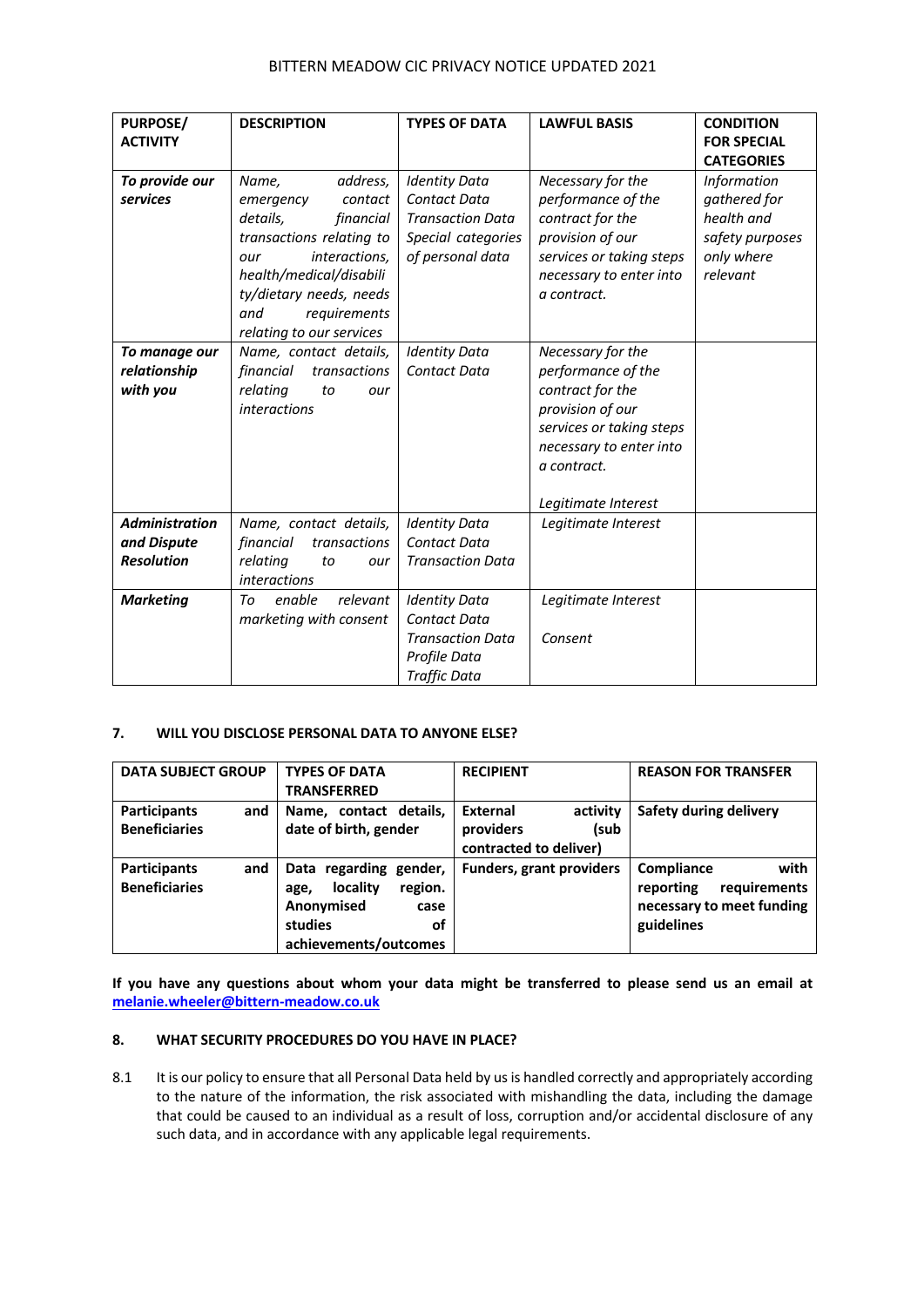8.2 **Bittern Meadow CIC electronic devices are password/pin protected. Personal data (hard copies) are stored securely in a filing cabinet in a private office.**

### **9. WHERE DO YOU STORE THE PERSONAL DATA YOU COLLECT?**

- 9.1 We only use servers in *the EU*. Our current host servers are provided by KH Web Solutions Limited whose servers are based in the UK.
- 9.2 If you are based outside the EEA and would like further information about where we hold your data, please contact us by email: melanie.wheeler@bittern-meadow.co.uk

# **10. FOR HOW LONG DO YOU STORE PERSONAL DATA?**

#### **Participants and Beneficiaries**

- 10.1. Our retention policies for *Client Contact Data* are as follows:
	- (a) we may store data related to financial transactions for up to 24 months to ensure that we have sufficient records from an accounting and tax perspective;
	- (b) we may archive data relating to negotiations, contracts agreed, payments made and disputes raised for up to 24 months to protect ourselves in the event of a dispute arising between you and us;
	- (c) we may retain data which is held for marketing purposes after the date of termination of our contract with you (unless the relevant Data Subject requests erasure of their data prior to that date);
	- (d) we may store aggregate data without limitation (on the basis that no individual can be identified from the data).

## **Client Contacts/Referrers**

- 10.2. Our retention policies for Client Contacts/Referrers are as follows:
	- (a) we may store data related to financial transactions for up to 5 years to ensure that we have sufficient records from an accounting and tax perspective;
	- (b) we may archive data relating to negotiations, contracts agreed, payments made, disputes raised and your use of our software for up to 36 months to protect ourselves in the event of a dispute arising between you and us;
	- (c) we may retain data which is held for marketing purposes after the date of termination of our contract with you (unless the relevant Data Subject requests erasure of their data prior to that date);
	- (d) we may store aggregate data without limitation (on the basis that no individual can be identified from the data).

#### **Supporters**

10.3. Our retention policies for Supporters are as follows: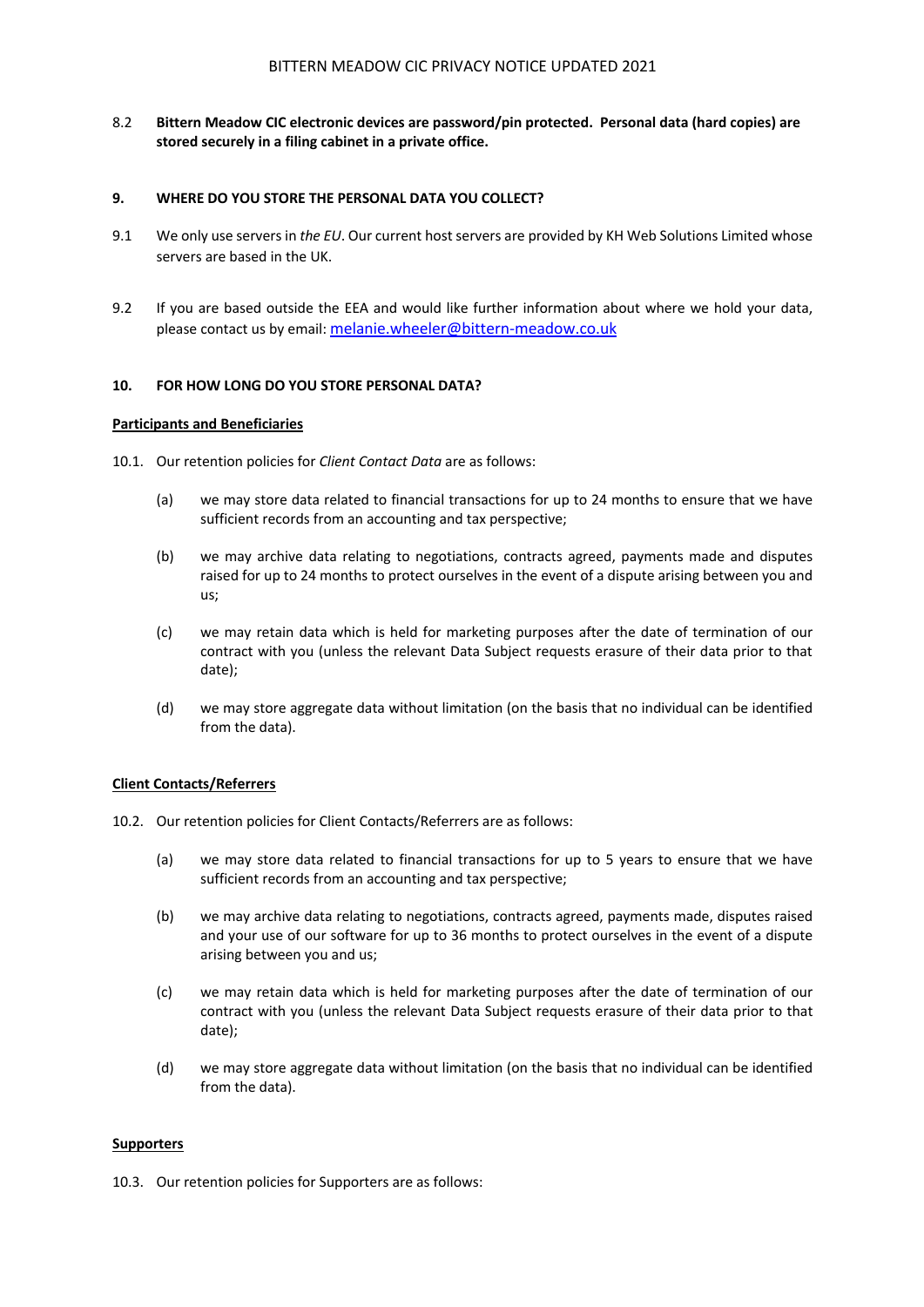- (e) we may store data related to financial transactions for up to 24 months to ensure that we have sufficient records from an accounting and tax perspective;
- (f) we may archive data relating to negotiations, contracts agreed, payments made, disputes raised and your use of our software for up 36 months to protect ourselves in the event of a dispute arising between you and us;
- (g) we may retain data which is held for marketing purposes after the date of termination of our contract with you (unless the relevant Data Subject requests erasure of their data prior to that date);
- (h) we may store aggregate data without limitation (on the basis that no individual can be identified from the data).

## **11. WHAT RIGHTS DOES A DATA SUBJECT HAVE ABOUT THE PERSONAL DATA WE COLLECT AND HOLD?**

- 11.1 Data Subjects have the following right in respect of Personal Data relating to them, which can be enforced against, whoever is the **Controller**.
	- **(a) Right to be informed**: the right to be informed about what Personal Data the Controller collects and stores about you and how it's used.
	- **(b) Right of access:** the right to request a copy of the Personal Data held, as well as confirmation of:
		- (i) the purposes of the processing;
		- (ii) the categories of personal data concerned;
		- (iii) the recipients to whom the personal data has/will be disclosed;
		- (iv) for how long it will be stored; and
		- (v) if data wasn't collected directly from the Data Subject, information about the source.
	- **(c) Right of rectification:** the right to require the Controller to correct any Personal Data held about the Data Subject which is inaccurate or incomplete.
	- **(d) Right to be forgotten:** in certain circumstances, the right to have the Personal Data held about the Data Subject erased from the Controller's records.
	- **(e) Right to restriction of processing**: the right to request the Controller to restrict the processing carried out in respect of Personal Data relating to the Data Subject. You might want to do this, for instance, if you think the data held by the Controller is inaccurate and you would like to restrict processing the data has been reviewed and updated if necessary.
	- **(f) Right of portability:** the right to have the Personal Data held by the Controller about the Data Subject transferred to another organisation, to the extent it was provided in a structured, commonly used and machine-readable format.
	- **(g) Right to object to direct marketing:** the right to object where processing is carried out for direct marketing purposes (including profiling in connection with that purpose).
	- **(h) Right to object to automated processing:** the right not to be subject to a decision based solely on automated processing (including profiling) which produces legal effects (or other similar significant effects) on the Data Subject.